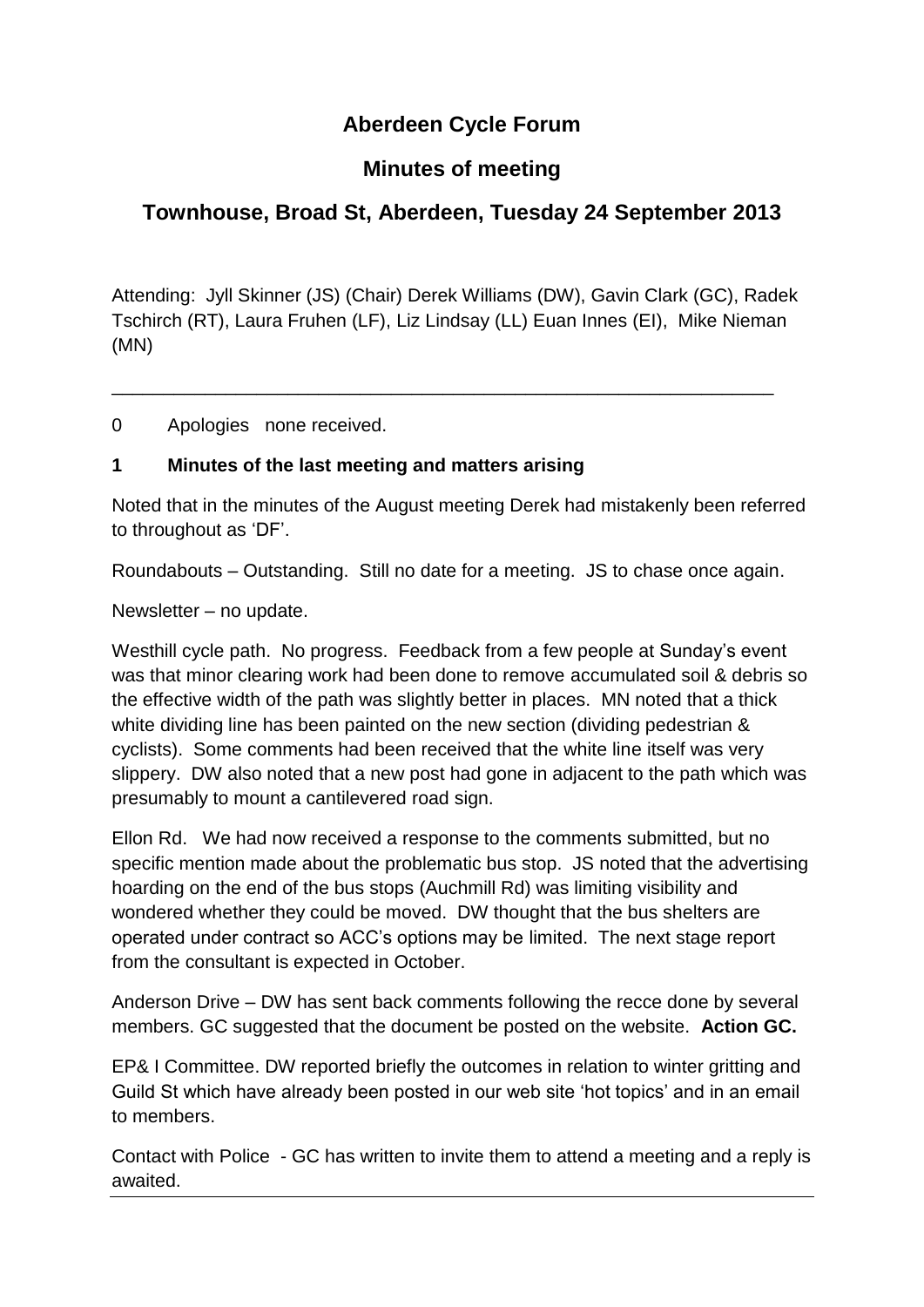City Wardens. JS has just been contacted and it was also noted that the wardens had been at Sunday's event. There are now 4 electric bikes for use by City Wardens, and 10 wardens trained to use them.

**2. Quality Cycle Corridors**. Next steps: The Westhill document had been put out via the website and Facebook. Some comments had come back, so we may need to update or amend. JS to ask IM to look at comments in conjunction with DW. Thereafter the document would be sent to key contacts & decision makers in ACC & Nestrans. **Action JS / IM / DW**

We would also now move on to finalising the King St document which RT has already done a lot of work on.

**3. Events.** The Freshnlow Pedal for Scotland event had been badly affected by weather, but also suffered from a late launch and poor publicity. It was also felt that the route - at the beach – was not ideal. However we understand that the sponsors are committed for 5 years so we hope for an improved event next year. GC suggested that we write to the organisers to encourage them to repeat the event and with suggestions for improvement. **Action GC**

'In town without my car' on  $22^{nd}$  September had been a much better event with a great atmosphere. Our stall wasn't terribly visible in the Nestrans tent but nevertheless had good numbers of visitors & generally good feedback about what we do.

## **4. CWSS (Cycling, walking & safer streets)**

DW recapped what had been done last year although there didn't seem to be much visible for the budget of £90k. It was agreed DW should write to officials and ask whether everything had been done or whether there was money unspent. **ActionDW**

There is a list of outstanding suggestions that we have provided before which are yet to be done, but it was also felt that we should ask around the membership again for new suggestions. Ideas need to be specific & detailed. **Action GC**

## **5. Bridge of Dee consultation**

ACC & Jacobs (Consultants) have been undertaking an early-stage consultation on proposals for a new crossing over the Dee. However all options presented seem to presuppose that despite AWPR, traffic volumes are set to increase and a new bridge is needed. Some of the proposals seem outlandish – such as a new link road crossing behind Asda and through the ski centre. Design of some junctions seemed extremely convoluted and totally unsuitable for non-motorised traffic. The consultation itself seems to be loaded because respondents are asked to complete a questionnaire which requires them to select a favoured option, which was